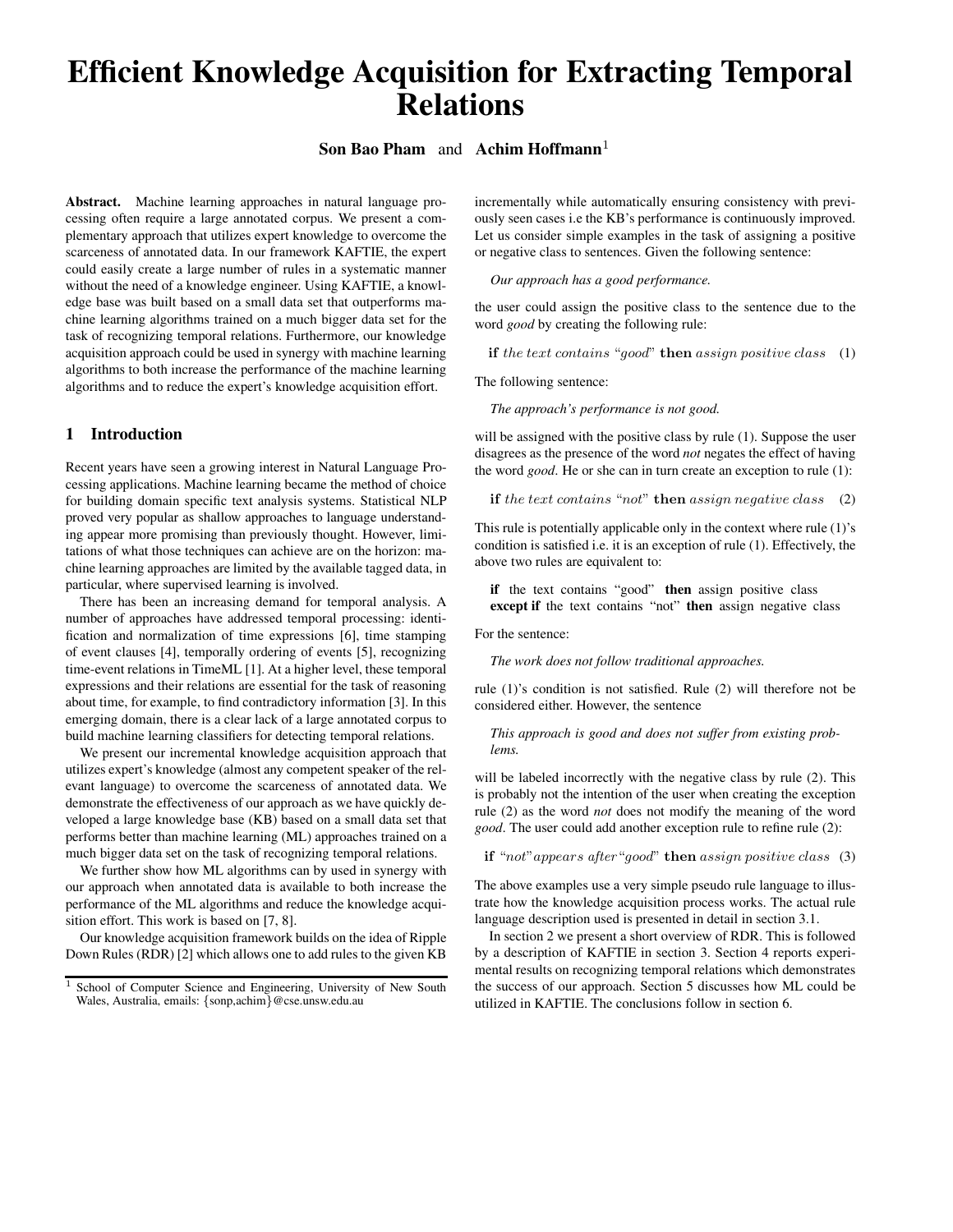## **2 Knowledge Acquisition Methodology**

In this section we present the basic idea of Ripple-Down Rules (RDR) [2] which inspired our approach. RDR allows one to add rules to a knowledge base incrementally without the need of a knowledge engineer. A new rule is only created when the KB performs unsatisfactorily on a given case. The rule represents an explanation for why the conclusion should be different from the KB's conclusion on the case at hand.

*A Single Classification Ripple Down Rules* (SCRDR) tree is a binary tree with two distinct types of edges. These edges are typically called *except* and *if-not* edges. See figure 1. Associated with each node in a tree is a *rule*. A rule has the form: *if*  $\alpha$  *then*  $\beta$  where  $\alpha$  is called the *condition* and β the *conclusion*.

Cases in SCRDR are evaluated by passing a case (an object to be classified) to the root of the tree. At any node in the tree, if the condition of a node  $N$ 's rule is satisfied by the case, the case is passed on to the exception child of N using the *except* link if it exists. Otherwise, the case is passed on to the N's *if-not* child. The conclusion given by this process is the conclusion from the last node in the RDR tree which *fired* (satisfied by the case). To ensure that a conclusion is always given, the root node typically contains a trivial condition which is always satisfied. This node is called the *default* node. We will show how a more complex *default* rule can improve the knowledge acquisition process in section 5.

A new node is added to an SCRDR tree when the evaluation process returns the wrong conclusion. The new node is attached to the last node in the evaluation path of the given case with the *except* link if the last node is the *fired* rule. Otherwise, it is attached with the *if-not* link.

With the structure of RDR tree, it is possible that redundancy is present as one rule could appear in multiple places. Reorganizing RDR structure was reported in [11]. However, this is not crucial as the structure of the KB is transparent to the users.



**Figure 1.** An extract of a KB for recognizing TLINK between an EVENT and a TIMEX3. Note that SCRDR is different from a decision tree: rules in internal nodes can be used to give conclusions to input cases.

## **3 Our KAFTIE framework**

We use SCRDR for building knowledge bases in the KAFTIE (Knowledge Acquisition Framework for Text classification and Information Extraction) framework. Some levels of abstraction in the rule's condition is desirable to make the rule expressive enough in generalizing to unseen cases. To realize this, we use the idea of annotations where phrases that have similar roles (belong to the same concept) are deemed to belong to the same annotation type. Annotations contain the annotation type, the character locations of the beginning and ending position of the annotated text in the document, and a list of feature value pairs.

#### **3.1 Rule description**

A rule is composed of a condition part and a conclusion part. A condition is a regular expression pattern over annotations. It can also post new annotations over matched phrases of the pattern's subcomponents. The following is an example of a pattern which posts an annotation over the matched phrase:

({Noun}{VG.type==FVG}{Noun}):MATCH

This pattern would match phrases starting with a Noun annotation followed by a VG, which must have feature *type* equal to FVG, followed by another Noun annotation. When applying this pattern on a piece of text, MATCH annotations would be posted over phrases that match this pattern. As annotations have feature value pairs, we can impose constraints on annotations in the pattern by requiring that a feature of an annotation must have a particular value.

The rule's conclusion contains the classification of the input text. In the task of recognizing temporal relations between a pair of temporal expressions (event or time), the conclusion is either the relation type or NONE.

### **3.2 Annotations and Features**

**Built-in annotations:** As our rules use patterns over annotations, the decision on what annotations and their corresponding features should be are important for the expressiveness of rules. The following annotations and features make patterns expressive enough to capture all rules we want to specify for various tasks.

We have Token annotations that cover every token with *string* feature holding the actual string, *category* feature holding the POS and *lemma* feature holding the token's lemma form.

As a result of the Shallow Parser module, which is a cascade of finite state transducers, we have several forms of noun phrase annotations ranging from simple to complex noun phrases, e.g. NP (simple noun phrase), NPList (list of NPs) etc. There are also VG (verb groups) annotations with *type, voice, headVerbPos, headVerbString* etc. features and other annotations e.g. PP (prepositional phrase), SUB (subject), OBJ (object). The Shallow Parser used in this work is not geared towards the task.

Every rule that has a non-empty pattern would post at least one annotation covering the entire matched phrase. Because rules in our knowledge base are stored in an exception structure, we want to be able to identify which annotations are posted by which rule. To facilitate that, we number every rule and enforce that all annotations posted by rule number  $x$  have the prefix  $RDRx$ . Therefore, if a rule is an exception of rule number  $x$ , it could use all annotations with the prefix RDRx in its condition pattern.

Apart from the requirement that an annotation's feature must have a particular value, we define extra annotation constraints: *hasAnno*, *hasString*, *underAnno*, *endsWithAnno*. For example, *hasAnno* requires that the text covered by the annotation must contain the specified annotation:

NP.hasAnno == TIMEX3

only matches NP annotations that have a TIMEX3 annotation covering their substring. This is used, for example, to differentiate a TIMEX3 in a noun group from a TIMEX3 in a verb group.

**Custom annotations:** Users could form new named lexicons during the knowledge acquisition process. The system would then post a corresponding annotation over every word in those lexicons. Doing this makes the effort of generalizing the rule quite easy and keeps the KB compact.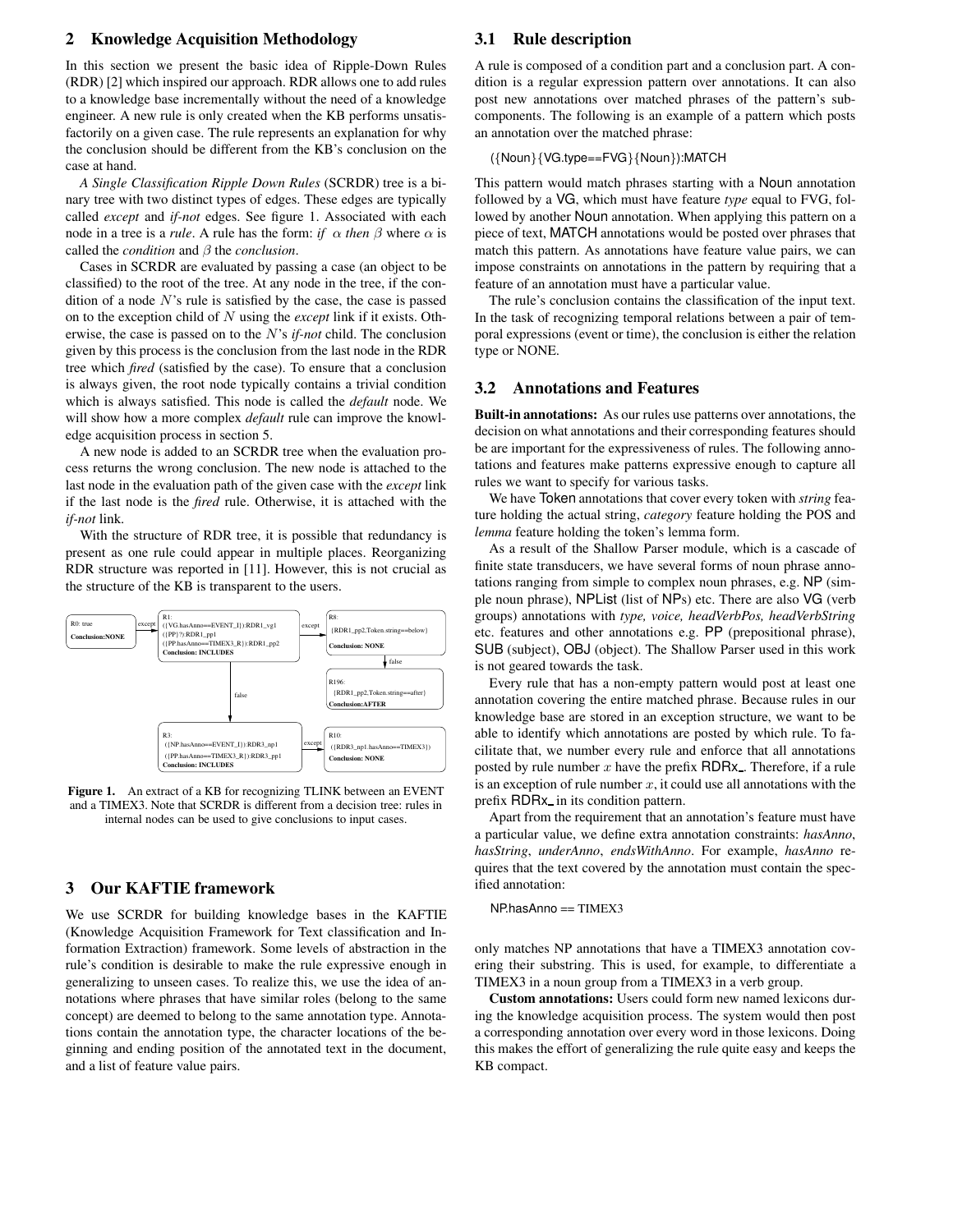## **3.3 The Knowledge Acquisition Process in KAFTIE**

The knowledge acquisition process goes through a number of iterations. The user gives a text segment (e.g. a sentence) as input to the KB. The conclusion (e.g. classification) is suggested by the KB together with the *fired* rule R that gives the conclusion. If it is not the default rule, annotations posted by the rule  $R$  are also shown (see section 4.3) to help the user decide whether the conclusion is satisfactory.

If the user does not agree with the KB's performance, there are two options: adding an exception rule to rule  $R$  or modifying rule  $R$ if possible. In either case, user's decision will be checked for consistency with the current KB before it gets committed to the KB. To create a new exception rule, the user only has to consider why the current case should be given a different conclusion from rule R. This effort does not depend on the knowledge base size. The level of generality of the new rule is not crucial as this process can be supported by the work reported in [9].

## **4 Experiments**

We build a knowledge base using KAFTIE to recognize TLINK relations between an EVENT and a TIMEX3 in the TimeBank corpus. According to the specification of TimeML [10], TIMEX3 marks up explicit temporal expressions such as times, dates, durations etc. EVENT covers elements in a text describing situations that occur or happen while TLINK is a temporal link representing a relation between an event and a time or between two events.

## **4.1 The TimeBank corpus**

The TimeBank corpus is marked up for temporal expressions, events and basic temporal relations based on the specification of TimeML. Currently, the TimeBank corpus has 186 documents.

Excluding TIMEX3s in document's meta-data (doc creation time), the majority of TLINKs are between EVENTs and TIMEX3s within the same sentence. Hence, in all experiments, we focus on recognizing intra-sentential temporal relations.

The TimeBank annotation guidelines suggest distinctions among TLINK types between two EVENTs but do not explicitly specify how those types are different when it comes to relations between an EVENT and a TIMEX3. In fact, some of the TLINKs types between an EVENT and a TIMEX3 are hard to distinguish and a number of cases of inconsistency are observed in the corpus. We group similar types together: BEFORE and IBEFORE are merged, AFTER and IAFTER are merged and the rest is grouped into INCLUDES.

# **4.2 KAFTIE for extracting Temporal Relations**

For the task of extracting EVENT-TIMEX3 temporal relations, we consider all pairs between an EVENT and a TIMEX3 in the same sentence and build a knowledge base to recognize their relations. The sentence containing the pair is used as the input to the knowledge base. As there could be more than one EVENT or TIMEX3 in the same sentence, we change the EVENT and the TIMEX3 annotations in focus to EVENT I (instance) and TIMEX3 R (related to) annotations respectively. This enables our rule's pattern to uniquely refer to the pair's arguments. For each pair, the KB's conclusion is the type of its temporal relation if there exists a relation between the pair's arguments or NONE otherwise.

Apart from this, there was no prior design required to adapt KAFTIE to the task of recognizing temporal relations.

# **4.3 How to build a Knowledge Base in KAFTIE**

The following examples are taken from the actual knowledge base discussed in section 4.4 and shown in figure 1. Suppose we start with an empty KB for recognizing temporal relations between an EVENT and a TIMEX3 within the same sentence. I.e. we would start with only a default rule that always produces a *NONE* conclusion. When the following sentence is encountered:

Imports of the types of watches [VG [EVENT I totaled EVENT I] VG] [PP about \$37.3 million PP] [PP in [NP [TIMEX3 R 1988 TIMEX3 R] NP] PP], ...

our empty KB would use the default rule to suggest the relation between EVENT I and TIMEX3 R is NONE i.e. no relation exists. This can be corrected by adding the following rule to the KB:

**Rule 1:**  $((\{VG.hasAnno==EVENT_I\}):RDR1_vq1$ ({PP }?):RDR1 pp1 ({PP.hasAnno == TIMEX3 R}):RDR1 pp2 ):RDR1 **Conclusion:** INCLUDES

Each of the component in the rule's pattern is automatically assigned a tag which will effectively post a new annotation over the matched token strings of the component if the pattern matches a text. New tags of rule  $i$  always start with  $RDRi$ . This rule would match phrases starting with a VG annotation which covers the EVENT I annotation, followed by an optional PP annotation followed by a PP annotation covering the TIMEX3 R annotation. When the sentence containing the pair EVENT I-TIMEX3 R is matched by this rule, the pair is deemed to be of INCLUDES relation type. Once matched, new annotations RDR1 vg1, RDR1 pp1 and RDR1 pp2 will be posted over the first VG, the first PP and the last PP in the pattern respectively. This is to enable exception rules to refer to the results of previously matched rules. Notice here that the first PP component is specified optional. It could be that the expert already *anticipates* future cases and makes the current rule more general. Alternatively, experts always have a choice of modifying existing rule to cover new cases.<sup>2</sup> When we encounter this pair:

The company's shares [**RDR1 vg1** [VG are [EVENT I wallowing EVENT I] far VG] **RDR1 vg1]** [**RDR1 pp2** [PP below [NP their [TIMEX3 R 52-week TIMEX3 R] NP] PP] **RDR1 pp2]** high....

Rule **R1** *fires* suggesting that the pair has INCLUDES relation with the newly posted annotation highlighted in bold face. This is incorrect as there is no relation. The following exception rule is added to fix the misclassification:

**Rule 8:**<sup>3</sup> ({RDR1 pp2,Token.string==below} ):RDR8 **Conclusion:** NONE

This rule says that if the second PP matched by Rule 1 (RDR1\_pp2) starts with a token string *below* then there is no relation between the pair. Notice that the sentence could have different PP annotations. As each rule posts unique annotations over the matched phrases, we can unambiguously refer to relevant annotations.

Automatic recommendation on which existing rules and how to modify to cover new cases is reported in [9].

<sup>3</sup> We only select some rules to show as examples, hence indices of rules are not consecutive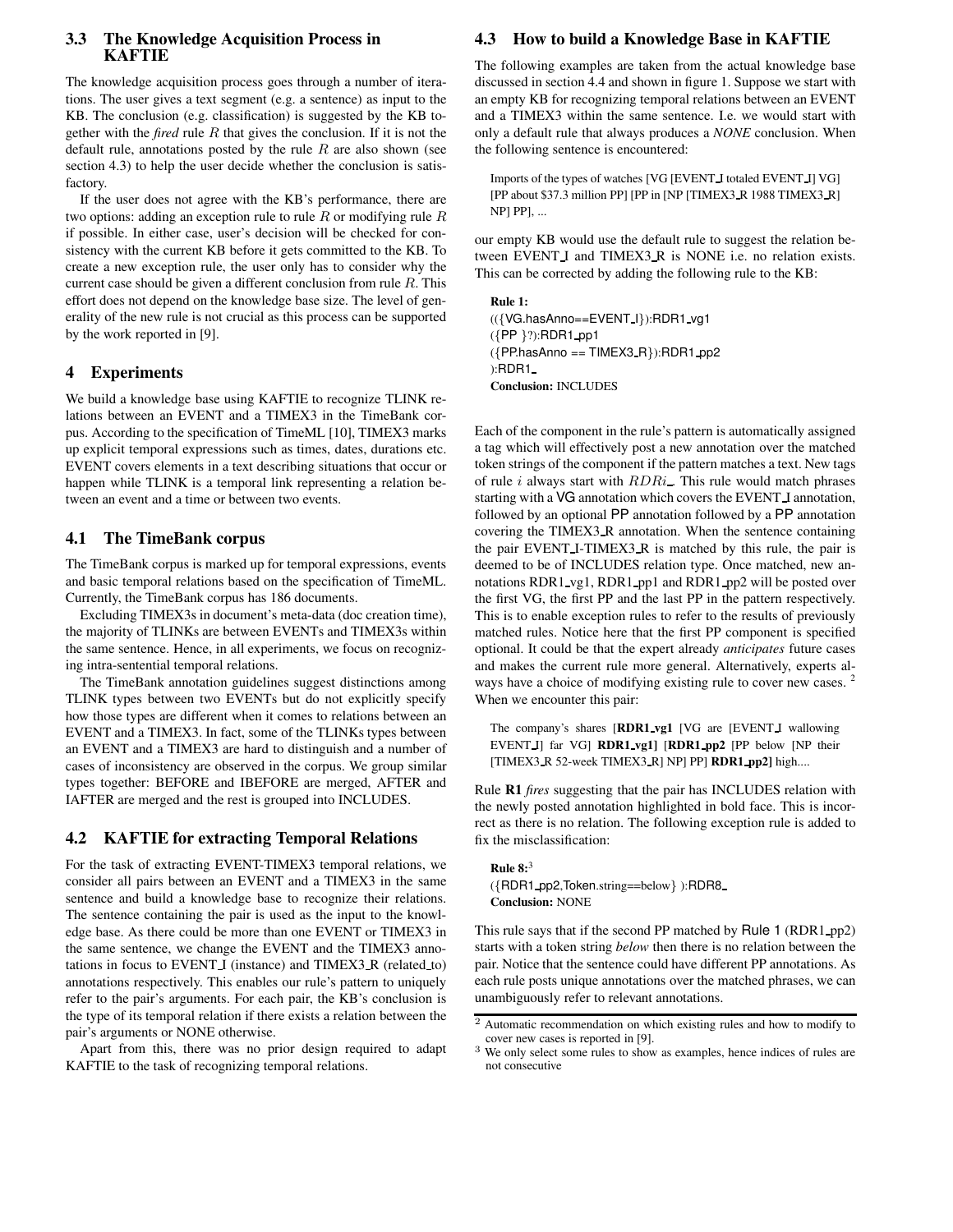#### **4.4 Experimental results**

Out of 186 documents in the TimeBank corpus with approximately 1350 intra-sentential TLINK instances, we randomly took half of that as training data and keep the remaining half for testing. Using our KAFTIE framework, we built a knowledge base of 229 rules to recognize relations between an EVENT and a TIMEX3 in the same sentence using the training data.<sup>4</sup> The knowledge base uses NONE as its default conclusion. In other words, by default and initially when the KB is empty, all EVENT-TIMEX3 pairs are deemed not to have any TLINK relations.

The overall results are shown in table 1 for two settings: *3 types* (BEFORE, INCLUDES and AFTER see section 4) and *without typing* - collapsing all TLINK types into one type, effectively detecting if the pair has a TLINK relation regardless of the type. While the accuracy reflects performance on the test data across all types including NONE, the F-measure is based on only TLINKs types, i.e. excluding NONE.<sup>5</sup> On the *without typing* setting, the built knowledge base achieved an F-measure of more than 75% and an accuracy of 86.7%.

| Methods                           | 3 types |          | $w$ /o typing |          |
|-----------------------------------|---------|----------|---------------|----------|
|                                   | F-m     | Acc.     | F-m           | Acc.     |
| <b>KAFTIE</b>                     | 71.3%   | 86.1%    | 75.4%         | $86.7\%$ |
| $J48$ (5-folds)                   | 62.3%   | 78.7%    | 66.4%         | 81.2%    |
| $\overline{\text{SMO}}$ (5-folds) | 61.4%   | $77.4\%$ |               | 78.7%    |

**Table 1.** Results on recognizing TLINKs for 3 types and *without typing* settings.

For comparison with standard machine learning approaches, we use Weka's J48 and SMO [12] as implementations for C4.5 and support vector machine algorithms respectively. To adapt machine learning algorithms to the task of extracting relations, we define the following feature representation which is capable of capturing the relation arguments (EVENTs and TIMEX3s) and the surrounding context. We break up the sentence containing the EVENT-TIMEX3 pair into five segments namely: spans of the two arguments (EVENT and TIMEX3), the span between the two arguments and spans to the left/right of the left/right arguments. From each segment, we use token strings, token lemmas, parts-of-speeches, bigrams of parts-ofspeeches and all annotations from the Shallow Parser as features.

J48 and SMO are run using 5-fold cross validation. As the result could vary depending on the seed used for the cross validation, we report results averaged over 100 runs with different random seeds. As can be seen in table 1, the knowledge base built using our framework significantly outperforms standard J48 and SMO. In fact, our knowledge base with the initial 60 rules (as the result of seeing roughly 60 misclassified TLINK pairs) already outperforms J48 and SMO (see figure 2).

Figure 2 shows the performance of our knowledge base on the test data as rules are incrementally added. Given the upwards trend of the graph as more rules are added, it is plausible that our KB would get to even higher performance had we used 80% of the available data for building the KB.



**Figure 2.** Impact of incrementally adding rules to the KB.

# **5 Combining ML with KA**

In this section, we investigate how machine learning could be used in synergy with our knowledge acquisition approach to both improve the machine learning algorithms' performance and reduce the required knowledge acquisition effort.

A knowledge acquisition (KA) session corresponds to the creation of a new rule as a result of the KB performing incorrectly on a particular case. Notice that the KB's default rule is quite simple. It always returns the default conclusion which is *NONE* for the task of recognizing temporal relations. We conjecture that if we start with a better default rule then the number of knowledge acquisition sessions can be reduced. One way of doing it is to take some training data to train a classifier as the default rule.

We carry out the following experiment: We focus on the task of recognizing temporal relation in the *without typing* setting and use the exact training and test data from the previous section to build and test a KB respectively. The difference is that we now split the training data into two parts i.e. *ML data* and *KB data*. The *ML data* is used to train a classifier as the default rule in a KB while the *KB data* is used to add exception rules to the KB.

Instead of having real experts involved in the process of creating exception rules, we simulate it by consulting the KB built from the previous section, called *oracleKB*. 6 For each example in the *KB data* that is misclassified by the current KB, we use the *fired* rule for the example from the *oracleKB* i.e. the rule that the *oracleKB* would use on the example.

Table 2 shows the results of using J48 and SMO which are trained on varying portions of the training data. Specifically, it shows the f-measure of the classifier alone, the KB with the classifier as the default rule on the test data as well as the number of rules in the KB. The number of rules in the KB reflects the number of KA sessions required for building the KB. All figures are averaged over 20 different runs using different seeds on splitting the training data into *ML data* and *KB data*.

In all situations, machine learning algorithms can always be augmented with more rules using our knowledge acquisition approach to achieve a significantly better performance, see figure 3.

As we increase the percentage of *ML data*, the number of KA sessions required gets smaller. Ideally, we want to minimize the number of KA sessions while maximizing the f-measure. When the *ML data* is empty (0% of the training data), we effectively rebuild a KB in

<sup>4</sup> To evaluate the TLINK recognition task alone, we use the EVENT and TIMEX3 annotations in the TimeBank corpus.

<sup>5</sup> The NONE type occurs approximately 2.5 times more often than the TLINK types.

<sup>6</sup> Every rule in this KB is made independent of other rules by incorporating all of it context e.g. the rule it is an exception of.